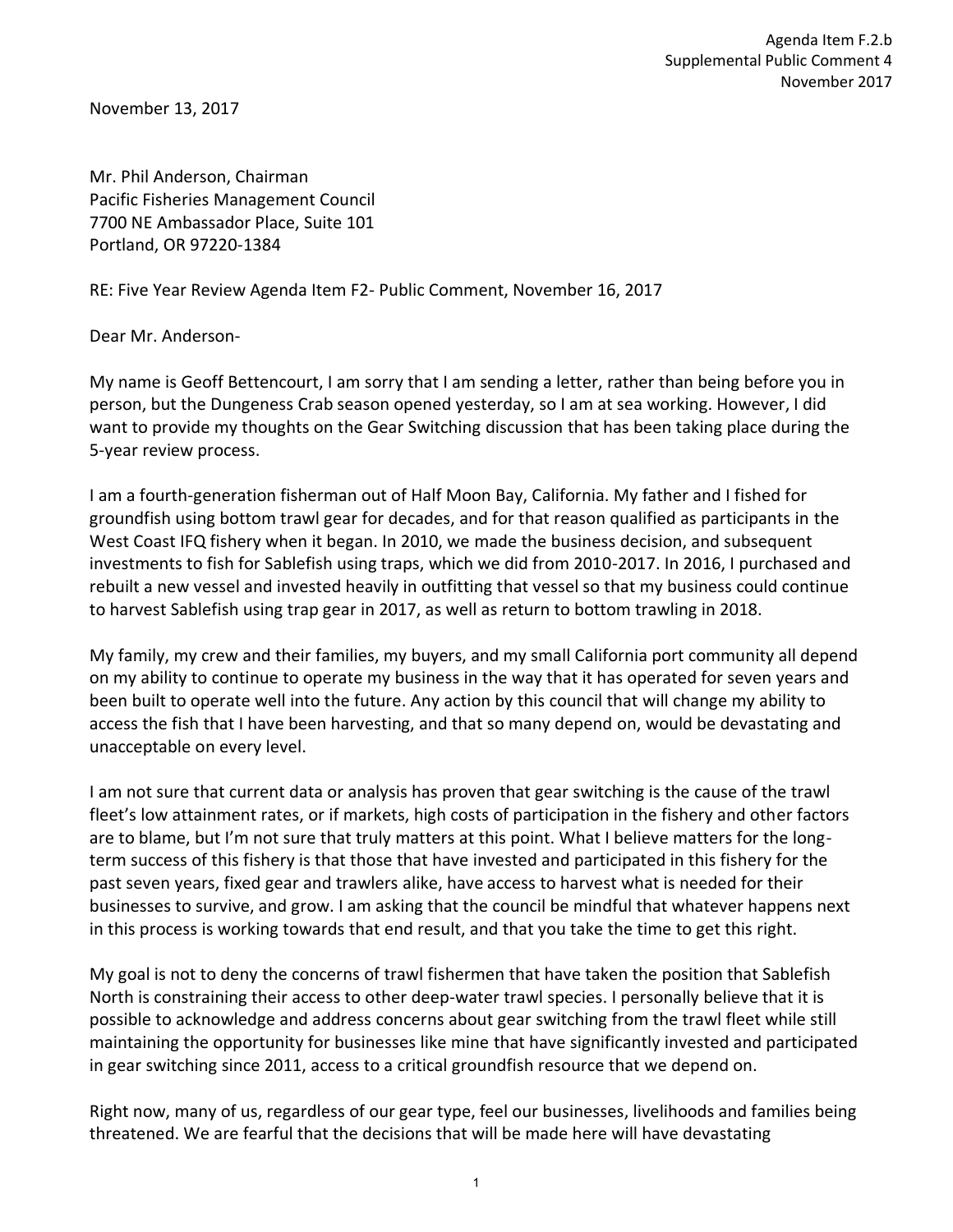implications for generations to come. I also feel this threat, which is why I'm writing this letter to remind you that real people and real families are depending on the decisions that you will eventually make on this issue.

Oddly enough, I also feel somewhat hopeful. I recently attended the CAB meeting in Portland and participated in a lot of discussions that were not easy, but that left me believing that many of us are truly looking for solutions that everyone can live with. I have been a proponent of an outcome like Proposal E in the CAB report. I think this is a balanced, fair and well thought out option that takes into account concerns from many different stakeholders and is consistent with the three principles that the CAB agreed on. I think it is important to keep working in this direction rather than creating more unintended consequences by looking for a simple solution to a complex problem such as removing the 36º degree management line for all gear types.

I urge the Council to let the CAB and industry continue working together to flesh out these alternatives and come back to you so that the needed analysis can be completed and ultimately a decision that doesn't damage individuals, businesses or the fishery can be implemented.

Thank you Geoff Bettencourt Fishing Vessel Miss Moriah, Half Moon Bay, California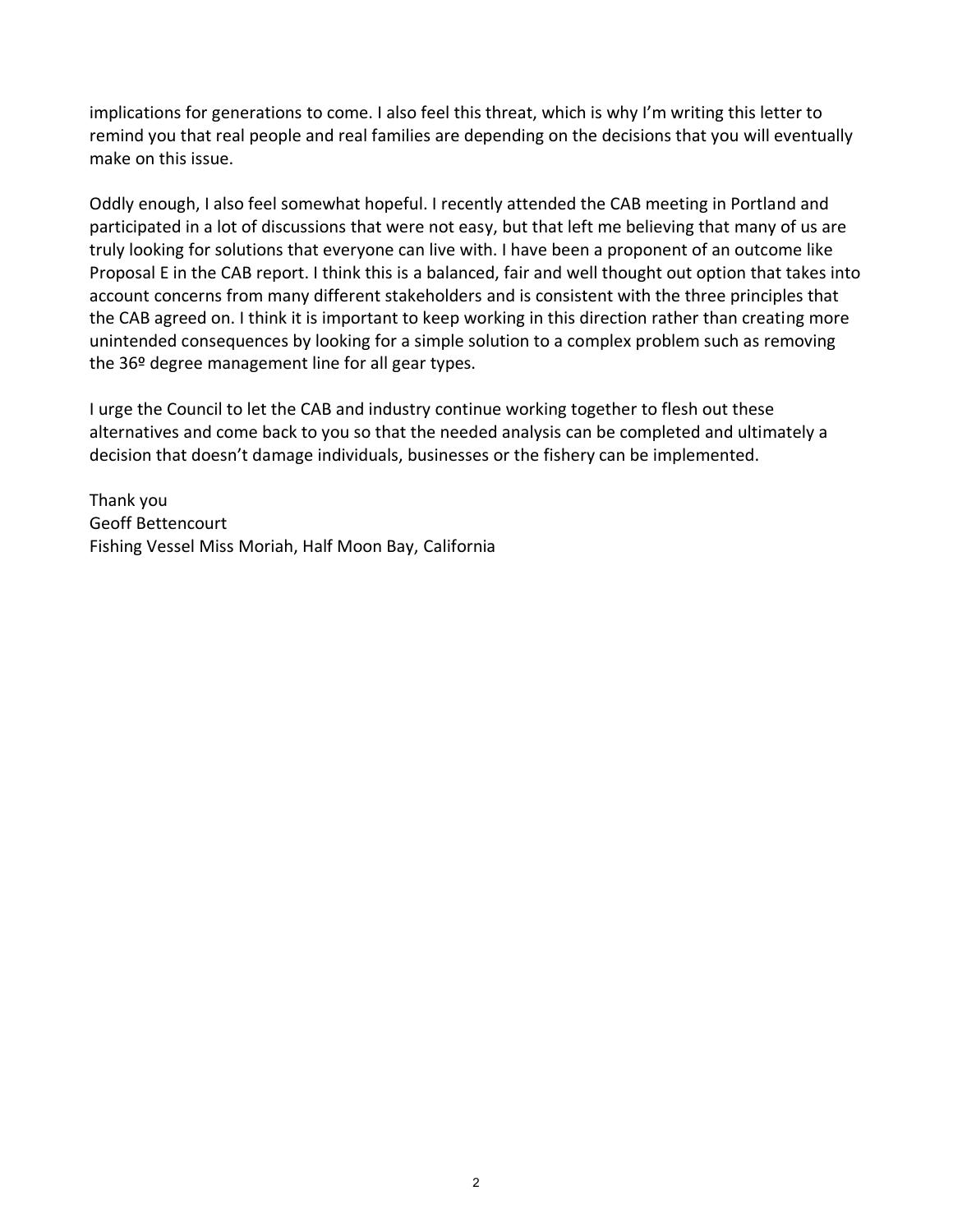

November 13, 2017

Mr. Phil Anderson, Chairman Pacific Fisheries Management Council 7700 NE Ambassador Place, Suite 101 Portland, OR 97220-1384

RE: Agenda Item F2- Public Comment, November 16, 2017

Dear Mr. Anderson-

My name is Lisa Damrosch and I represent the Half Moon Bay Groundfish Marketing Association. The commercial fishing businesses I represent are trawlers and fixed gear fishermen operating in California. I am writing regarding Agenda Item F2, particularly the follow on action regarding Trawl Sablefish and Gear Switching. I would like the Council to understand and consider a proposal that we brought forth during the most recent CAB meeting, and to underscore that the CAB needs additional time to more fully develop recommendations, including this proposal, for a range of alternatives for this particular issue.

First though, I would like to take a moment to address the notion that the California fishery is an "artifact" as reported by a large processor in another letter to you on this agenda item. While compared to ports to our North, there may be a small number of trawl vessels participating in the West Coast IFQ fishery in California, particularly South of the 40-10 management line, there is still a fishery and we are still participating. As a matter of fact, not only are families and operations that have been trawling for decades continuing to do so, but a new bottom trawl operation began fishing in 2017, and another will begin in 2018. I personally believe that the fishery in California is not an artifact, but rather that these businesses are some of the most elite and resilient in the industry. These independent fishing operations amazingly continue to work with less and less infrastructure, and under a management regime that often paints them with the same brush as larger Northern ports and fleets. The truth is, the California fishery was abandoned by the very processors and buyers that will tell you now that the fishery is dead and gone. The fishermen continue to work hard for their businesses, families and port communities, despite the challenges. I respectfully submit that contrary to what some would have you believe, California fishermen are not an artifact, they are survivors, and they deserve consideration in the decisions made by this body.

Regarding the Five-Year Trawl IFQ Review, specifically Gear Switch provisions and the 36º management line. We are absolutely not supportive of a simple complete removal of the 36º management line. We believe that this could cause unintended consequences, and have negative impacts to fishing businesses and communities, particularly for California.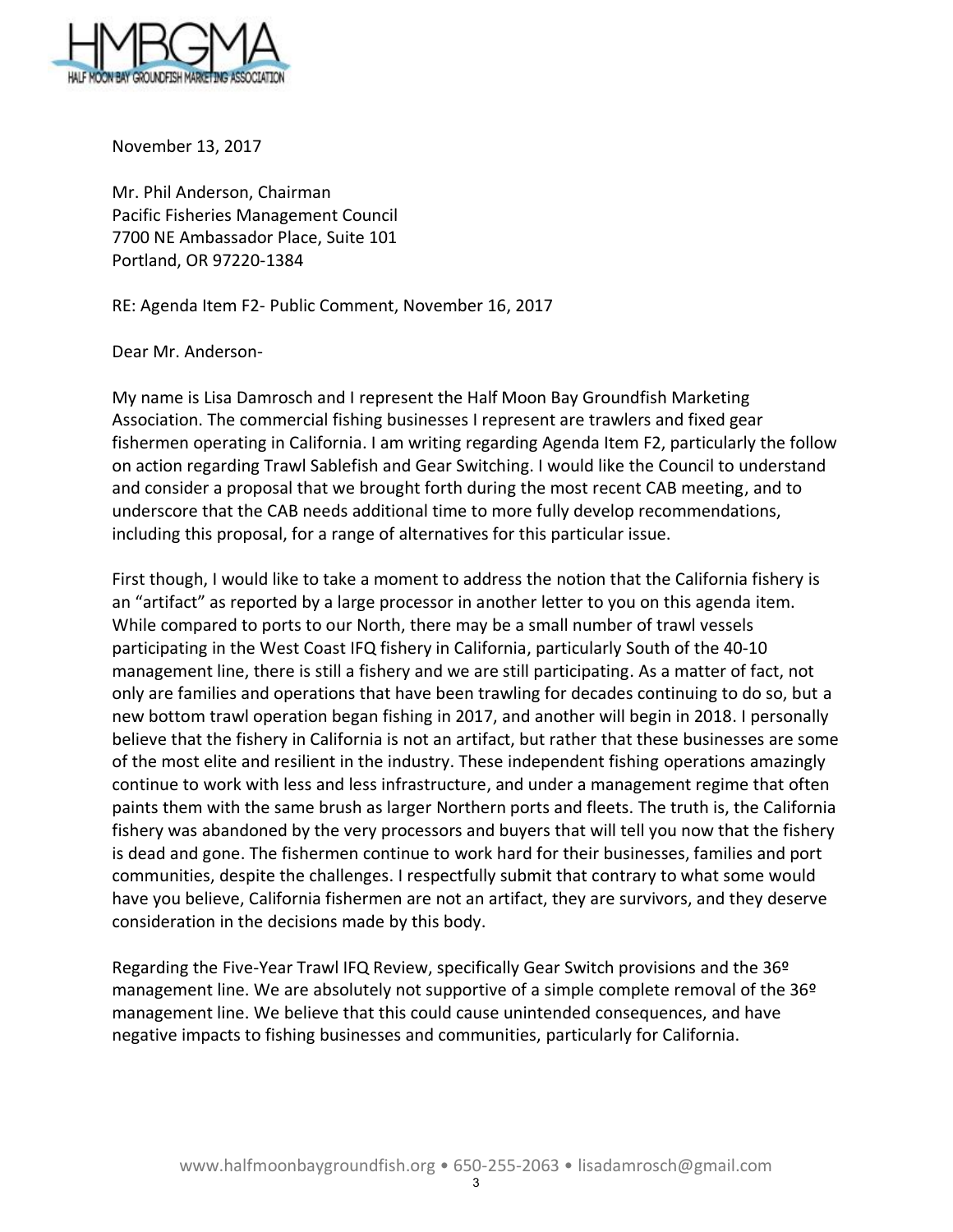

I have been providing input to the CAB and recently participated in the last CAB meeting as an alternate. At that meeting, I presented a concept for an alternative that was discussed and developed with input from a wide variety of fishermen from many different ports, that fish using all gear types. My proposal is referenced in the supplemental CAB report as Proposal E . The intention for this proposal was to present a concept in the spirit of compromise that attempted to address ALL of the concerns we had heard from this wide variety of stakeholders, not only the concerns we hold in Half Moon Bay. This concept is consistent with the principles that ultimately came out of the CAB meeting, and while it needs more discussion, and some hard work and negotiations around some of the specifics, my hope would be that with more time the CAB could present you with an alternative in the spirit of this concept that would have relatively broad support.

The following is an outline of the concerns raised from various stakeholder groups, and the corresponding ideas address those concerns in Proposal E in the CAB report:

## **(1): Trawlers targeting deepwater species cannot access enough Sable to fully propagate their fishery.**

**Proposal E:** Sablefish South QP to be allowed to be harvested North of the 36º management line with trawl gear only, potentially adding 1 to 1.5 million pounds of Sablefish to the trawl fleet only.

## **(2): Existing gear switch businesses North of 36º management line have legally invested in and participated in gear switch operations since 2011 and should not be harmed by any future restrictions on gear switching.**

**Proposal E:** Create a qualification criteria that maintains status quo for fixed gear operations that have significantly invested in, participated in and depended on harvesting Sablefish North with fixed gear since 2011.

## **(3): The current IFQ program was built on an historical trawl fishery, and included a gear switching provision. Continued unlimited gear switching (status quo) may undermine the ultimate success of the program**.

**Proposal E:** Create new vessel caps for non-trawl harvest of Sablefish North QP that is tied to QS ownership of Sablefish North. Moving forward, this will limit the amount of Sablefish North QP that can be leased and harvested with non-trawl gear. (This does not apply to operations qualified under (2) above).

**(4): Existing trawl operations that have not gear switched and have been in the fishery since 2011, do not want to completely lose the option to gear switch in the future.** This is particularly an issue for historical trawlers in California South of 40-10 where multi species groundfish markets are less available.

**Proposal E:** Owners of QS currently operating in the fishery would be able to harvest Sablefish North QP with non-trawl gear up the same new vessel cap that is tied to QS ownership of Sablefish North referenced in (3) above. There would be no restriction on accessing Sablefish North QP with trawl gear. In addition, per (1)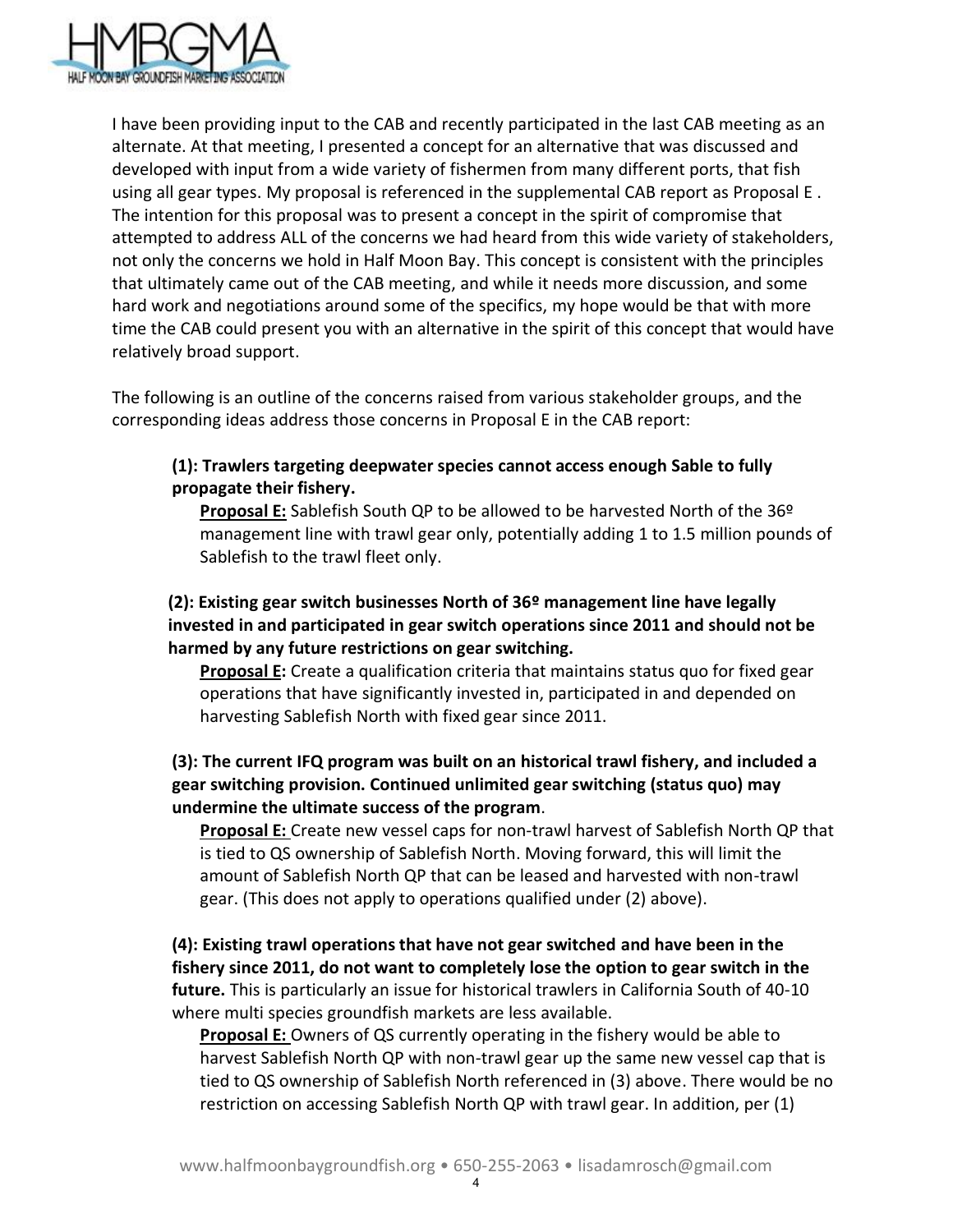

above these vessels would have access to Sablefish South QP North of 36º management line for harvest with trawl gear.

**(5): New entrants into the fishery may contribute to the longevity and durability of the program.** This is particularly important in some small California ports such as Monterey and Morro Bay that are trying to encourage new entrants using fixed gear.

**Proposal E:** Create a new low vessel cap that allows an entry level amount of Sablefish North QP to be harvested with fixed gear by non-owners that do not qualify to participate in the fishery under any other provisions.

**(6): Existing gear switch businesses South of 36º management line and the ports that support them depend on existing Sablefish South QP landings** and on new entrants entering the fishery to harvest Sablefish South QP using fixed gear.

**Proposal E:** Maintaining the 36º management line for non-trawl gear harvest maintains status quo for fixed gear operations, trawl operations, and port based organizations operating South of the 36º management line.

**(7): Non-IFQ fixed gear businesses South of 36º management line are concerned about large fixed gear operations from the North travelling South of the 36º management line** to harvest Sablefish South QP that could potentially otherwise be harvested by the non-trawl sector.

**Proposal E:** The ability for Sablefish South QP to be harvested by trawl operations North of the 36º management line may create different business and market opportunities for owners of Sablefish South QS where the associated Sablefish South QP is harvested using trawl gear rather than vessels travelling South to harvest it with fixed gear.

**(8): "Golden tickets" or "Golden permits" in the form of new endorsements could create unfair advantage and/or permit leasing markets that may result in the highest bidder having access to the fishery rather than historical participants**.

**Proposal E:** Suggests looking at fishing operations (ie: vessels and fishermen) when creating criteria to qualify participants to harvest Sablefish North QP with non-trawl gear rather than simply LE permits with landings. LE Permits can move from vessel to vessel, and LE permit owners (regardless of that owner's participation in the fishery) can lease or sell access to the highest bidder. It is important to note that some vessels that qualify under proposed criteria in Proposal E have done so using more than one LE permit and/or do not own an LE Permit or QS. These operators have consistently harvested Sablefish North QP using non-trawl gear since 2011 and these operations are protected under the concept of Proposal E.